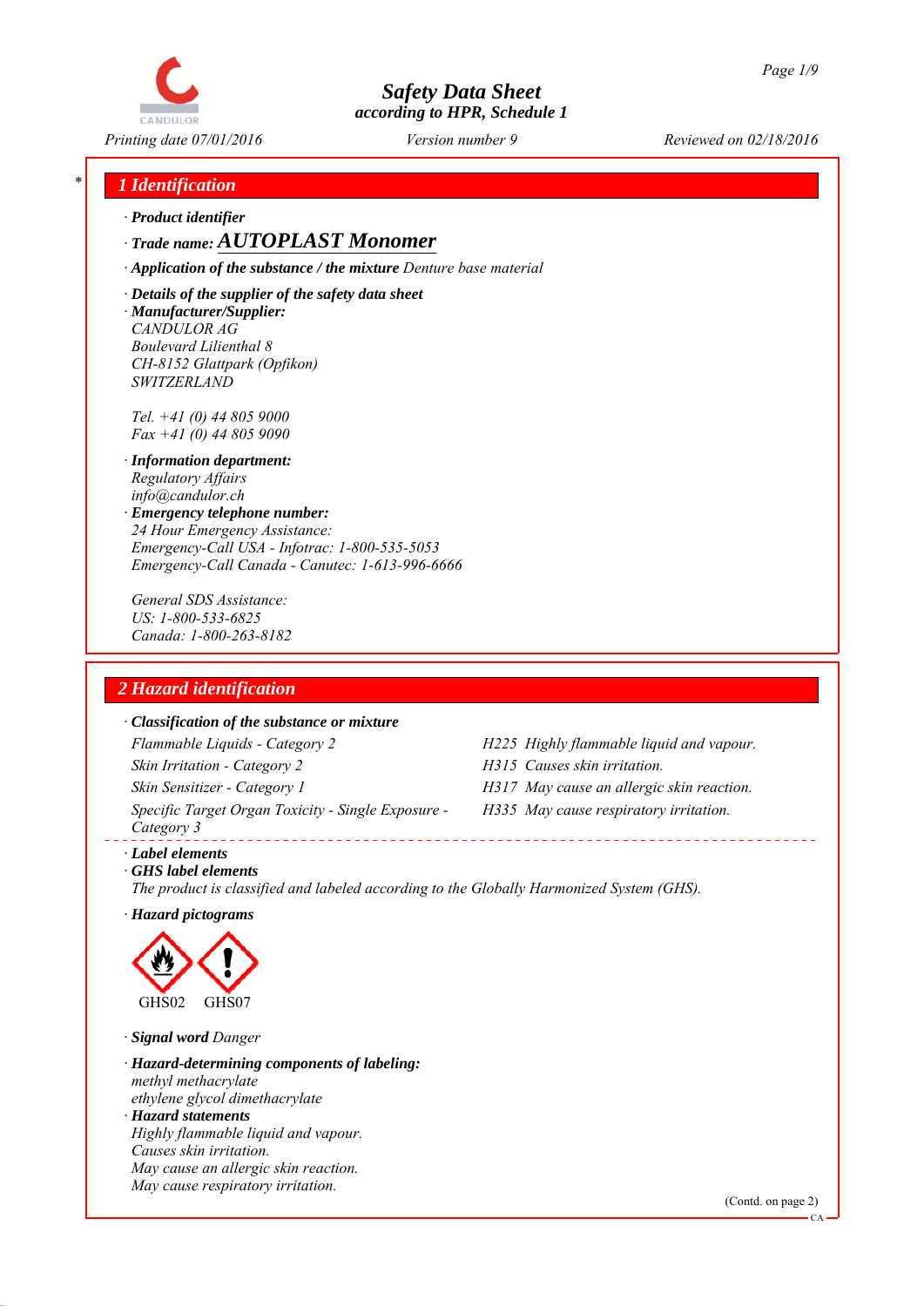*Printing date 07/01/2016 Reviewed on 02/18/2016 Version number 9*

## *Trade name: AUTOPLAST Monomer*

(Contd. of page 1)

*∙ Precautionary statements Keep away from heat, hot surfaces, sparks, open flames and other ignition sources. No smoking. Avoid breathing dust/fume/gas/mist/vapours/spray. Do not get in eyes, on skin, or on clothing.*

*Wear protective gloves/protective clothing/eye protection/face protection.*

*IF ON SKIN (or hair): Take off immediately all contaminated clothing. Rinse skin with water [or shower]. Dispose of contents/container in accordance with local/regional/national/international regulations.*

*∙ Classification system: ∙ NFPA ratings (scale 0 - 4)*

2 3 2 *Health = 2 Fire = 3 Reactivity = 2*

*∙ HMIS-ratings (scale 0 - 4)*

| <b>HEALTH</b> | $\boxed{2}$ Health = 2        |
|---------------|-------------------------------|
| <b>FIRE</b>   | $\blacksquare$ 3   $Fire = 3$ |
|               | REACTIVITY 2 $Recitivity = 2$ |

*∙ Other hazards*

*∙ Results of PBT and vPvB assessment*

- *∙ PBT: Not applicable.*
- *∙ vPvB: Not applicable.*

#### *3 Composition/Information on ingredients*

*∙ Chemical characterization: Mixtures*

*∙ Description: Mixture of the substances listed below with nonhazardous additions.*

*∙ Dangerous components:*

*CAS: 80-62-6 methyl methacrylate 60-100% w/w*

*CAS: 97-90-5 ethylene glycol dimethacrylate 5-<10% w/w*

#### *4 First aid measures*

- *∙ Description of first aid measures*
- *∙ General information: Immediately remove any clothing soiled by the product.*
- *∙ After inhalation:*
- *Supply fresh air; consult doctor in case of complaints.*
- *In case of unconsciousness place patient stably in side position for transportation.*
- *∙ After skin contact:*
- *Immediately rinse with water.*

*If skin irritation continues, consult a doctor.*

- *∙ After eye contact: Rinse opened eye for several minutes under running water. Then consult a doctor.*
- *∙ After swallowing:*
- *Rinse out mouth and then drink plenty of water.*
- *Do not induce vomiting; immediately call for medical help.*
- *∙ Information for doctor:*
- *∙ Most important symptoms and effects, both acute and delayed No further relevant information available.*
- *∙ Indication of any immediate medical attention and special treatment needed*
- *No further relevant information available.*

(Contd. on page 3)

CA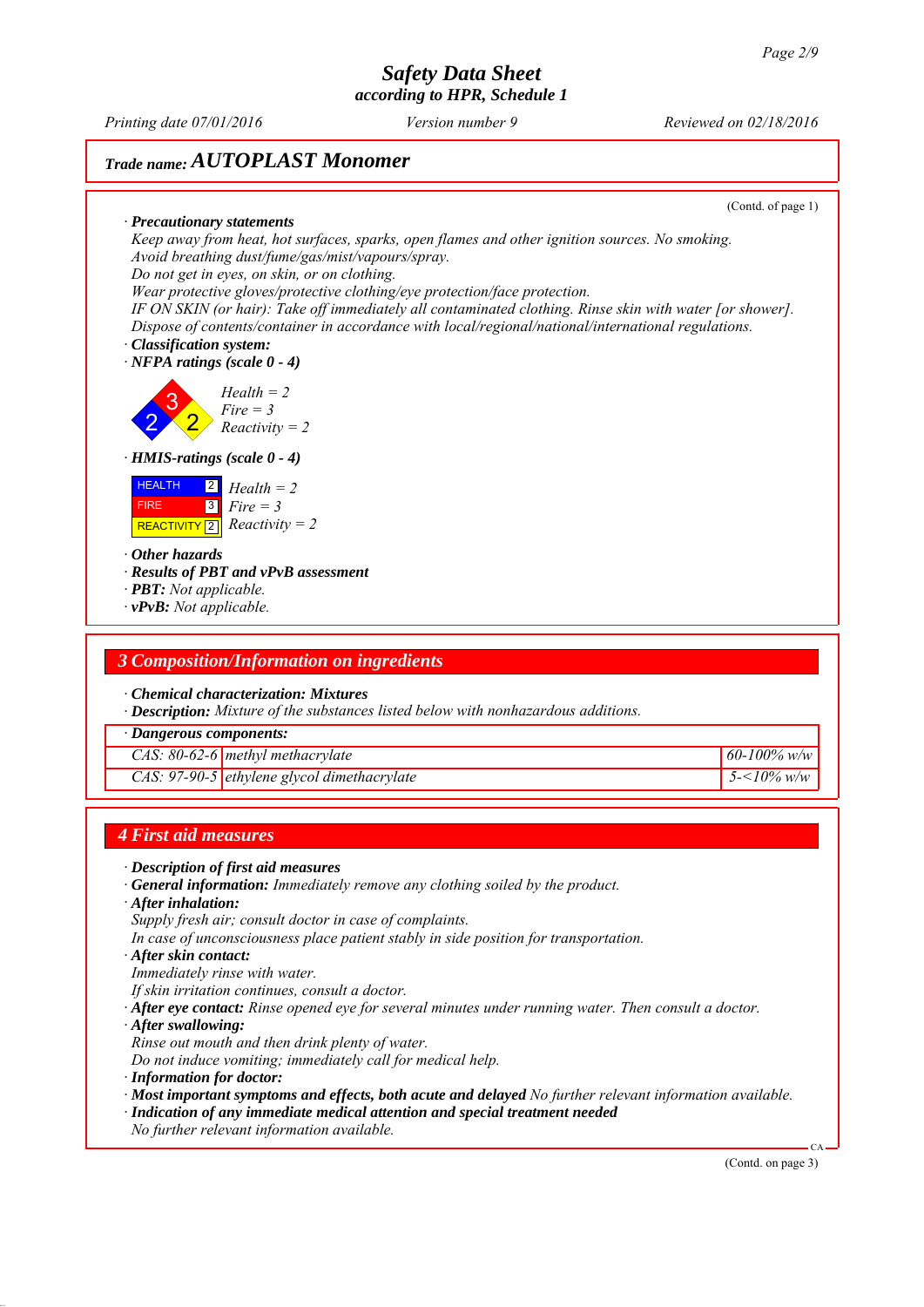*Printing date 07/01/2016 Reviewed on 02/18/2016 Version number 9*

## *Trade name: AUTOPLAST Monomer*

(Contd. of page 2)

#### *5 Firefighting measures*

- *∙ Extinguishing media*
- *∙ Suitable extinguishing agents:*
- *CO2, extinguishing powder or water spray. Fight larger fires with water spray or alcohol resistant foam. ∙ For safety reasons unsuitable extinguishing agents: Water with full jet*
- *∙ Special hazards arising from the substance or mixture No further relevant information available.*
- *∙ Advice for firefighters*
- *∙ Protective equipment: No special measures required.*
- *∙ Additional information Cool endangered receptacles with water spray.*

#### *6 Accidental release measures*

- *∙ Personal precautions, protective equipment and emergency procedures Wear protective equipment. Keep unprotected persons away.*
- *∙ Environmental precautions: Do not allow to enter sewers/ surface or ground water.*
- *∙ Methods and material for containment and cleaning up:*
- *Absorb with liquid-binding material (sand, diatomite, acid binders, universal binders, sawdust). Ensure adequate ventilation.*
- *Do not flush with water or aqueous cleansing agents*
- *∙ Reference to other sections*
- *See Section 7 for information on safe handling.*
- *See Section 8 for information on personal protection equipment.*
- *See Section 13 for disposal information.*

#### *7 Handling and storage*

#### *∙ Handling:*

- *∙ Precautions for safe handling*
- *Only adequately trained personnel should handle this product. Ensure good ventilation/exhaustion at the workplace. For use in dentistry only.*
- *∙ Information about protection against explosions and fires: Keep ignition sources away - Do not smoke. Protect against electrostatic charges.*
- *∙ Conditions for safe storage, including any incompatibilities*
- *∙ Storage:*
- *∙ Requirements to be met by storerooms and receptacles: Store in a cool location. Store only in the original receptacle.*
- *∙ Information about storage in one common storage facility: Store away from oxidizing agents.*
- *∙ Further information about storage conditions:*
- *Keep receptacle tightly sealed.*
- *Store receptacle in a well ventilated area.*
- *Protect from heat and direct sunlight.*
- *∙ Specific end use(s) No further relevant information available.*

#### *8 Exposure controls/ Personal protection*

*∙ Additional information about design of technical systems: No further data; see item 7.*

(Contd. on page 4)

 $CA$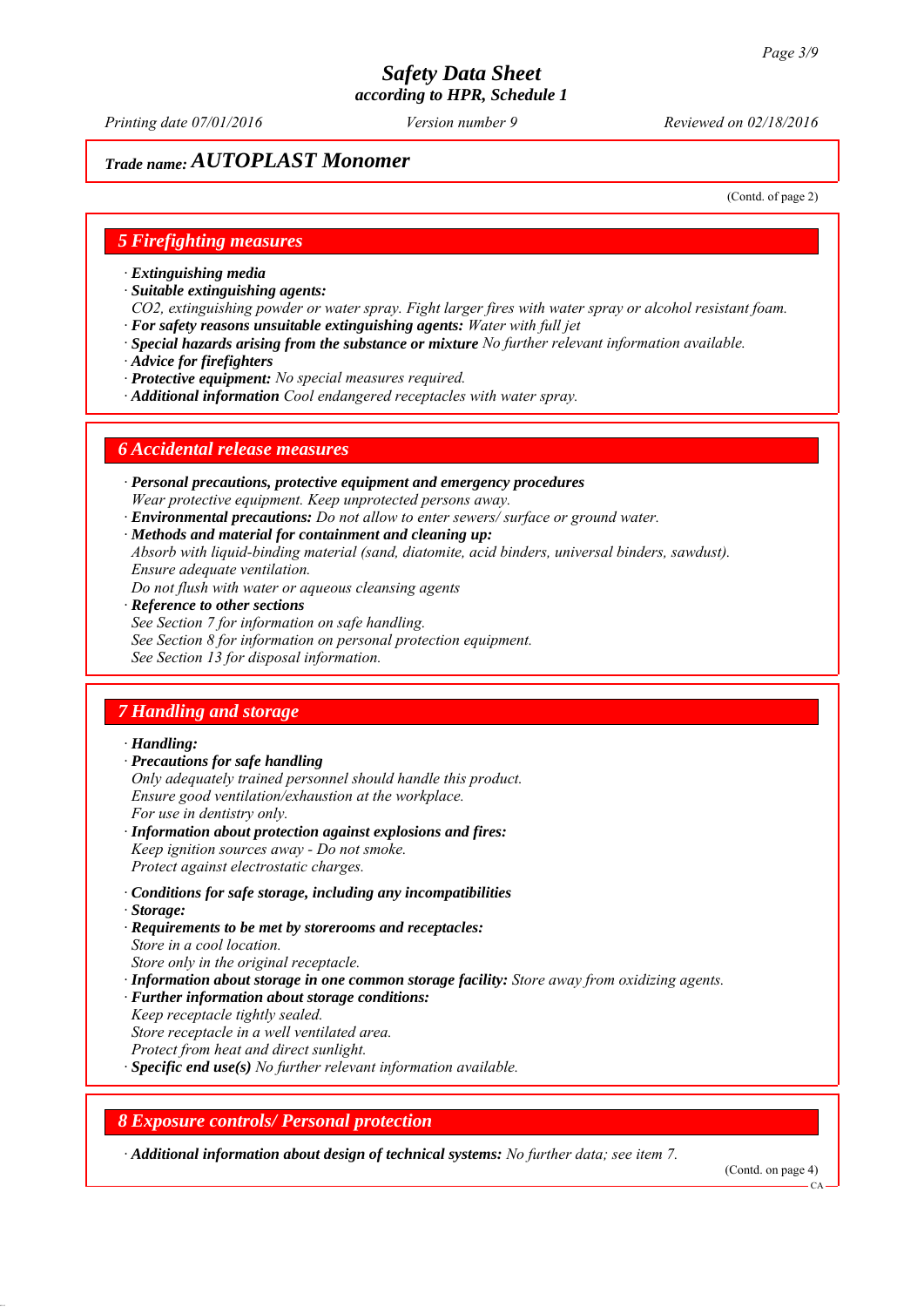CA

# *Safety Data Sheet*

## *according to HPR, Schedule 1 Printing date 07/01/2016 Reviewed on 02/18/2016 Version number 9 Trade name: AUTOPLAST Monomer* (Contd. of page 3) *∙ Control parameters ∙ Components with limit values that require monitoring at the workplace: CAS: 80-62-6 methyl methacrylate EL Short-term value: 100 ppm Long-term value: 50 ppm S EV Short-term value: 100 ppm Long-term value: 50 ppm ∙ Additional information: The lists that were valid during the creation were used as basis. ∙ Exposure controls ∙ Personal protective equipment: ∙ General protective and hygienic measures: Usual hygienic measures for dental practice and dental laboratories. Keep away from foodstuffs, beverages and feed. Immediately remove all soiled and contaminated clothing. Wash hands before breaks and at the end of work. Avoid contact with the eyes and skin. ∙ Breathing equipment: Use suitable respiratory protective device in case of insufficient ventilation. ∙ Recommended filter device for short term use: Filter A1 Filter A2 Filter A3 ∙ Protection of hands: Protective gloves After use of gloves apply skin-cleaning agents and skin cosmetics. ∙ Material of gloves Butyl rubber, BR Selection of the glove material on consideration of the penetration times, rates of diffusion and the degradation ∙ Penetration time of glove material The exact break through time has to be found out by the manufacturer of the protective gloves and has to be observed. ∙ Not suitable are gloves made of the following materials: Commercial medical gloves do not provide protection against the sensitizing effect of methacrylates. ∙ Eye protection: Tightly sealed goggles*

*9 Physical and chemical properties ∙ Information on basic physical and chemical properties ∙ General Information ∙ Appearance: Form: Fluid Color: Colorless ∙ Odor: Pungent* (Contd. on page 5)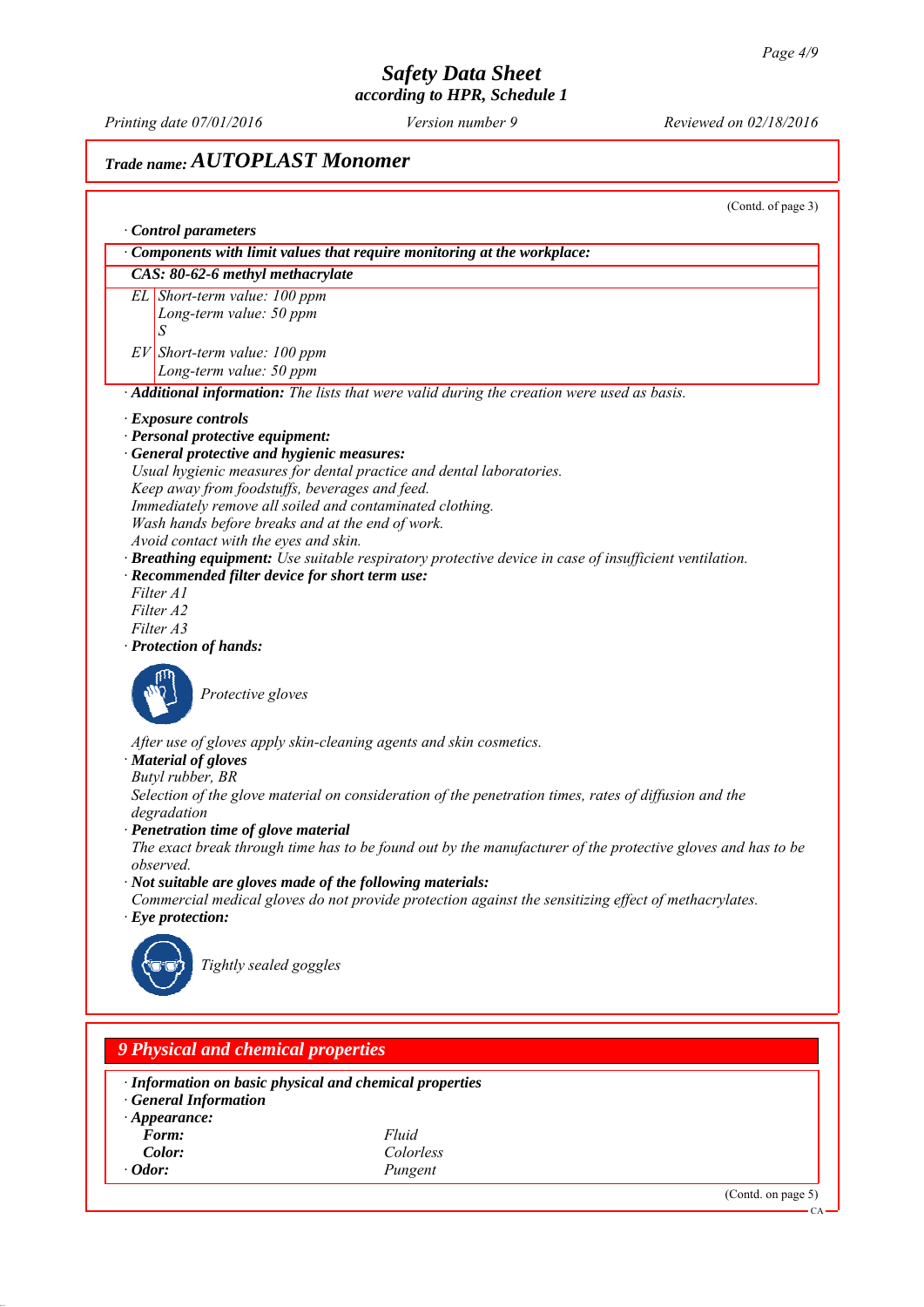*Printing date 07/01/2016 Reviewed on 02/18/2016 Version number 9*

## *Trade name: AUTOPLAST Monomer*

|                                                                                                           | (Contd. of page 4)                                                                            |
|-----------------------------------------------------------------------------------------------------------|-----------------------------------------------------------------------------------------------|
| · Odor threshold:                                                                                         | Not determined.                                                                               |
| $\cdot$ pH-value:                                                                                         | Not determined.                                                                               |
| $\cdot$ Change in condition<br><b>Melting point/Melting range:</b><br><b>Boiling point/Boiling range:</b> | -48 °C<br>101 °C                                                                              |
| · Flash point:                                                                                            | 10 °C                                                                                         |
| · Ignition temperature:                                                                                   | 430 °C                                                                                        |
| $\cdot$ Auto igniting:                                                                                    | Product is not selfigniting.                                                                  |
| · Danger of explosion:                                                                                    | Product is not explosive. However, formation of explosive air/vapor<br>mixtures are possible. |
| $\cdot$ Explosion limits:                                                                                 |                                                                                               |
| Lower:                                                                                                    | $21$ Vol %                                                                                    |
| <b>Upper:</b>                                                                                             | 12.5 Vol %                                                                                    |
| $\cdot$ Vapor pressure at 20 $\cdot$ C:                                                                   | $47$ $hPa$                                                                                    |
| $\cdot$ Density at 20 $\cdot$ C:                                                                          | $0.943$ g/cm <sup>3</sup>                                                                     |
| · Relative density                                                                                        | Not determined.                                                                               |
| · Vapor density                                                                                           | Not determined                                                                                |
| $\cdot$ Evaporation rate                                                                                  | Not determined.                                                                               |
| · Solubility in / Miscibility with                                                                        |                                                                                               |
| Water at $20^{\circ}$ C:                                                                                  | $1.6$ g/l                                                                                     |
| · Partition coefficient (n-octanol/water): Not determined.                                                |                                                                                               |
| $\cdot$ Viscosity:                                                                                        |                                                                                               |
| Dynamic:                                                                                                  | Not determined.                                                                               |
| Kinematic:                                                                                                | Not determined.                                                                               |
| $\cdot$ Other information                                                                                 | No further relevant information available.                                                    |

#### *10 Stability and reactivity*

*∙ Reactivity No further relevant information available.*

- *∙ Chemical stability Stable under normal handling and storage conditions.*
- *∙ Thermal decomposition / conditions to be avoided: No decomposition if used according to specifications.*
- *∙ Possibility of hazardous reactions Forms explosive gas mixture with air. Reacts with strong oxidizing agents.*
- *Exothermic polymerization.*
- *∙ Conditions to avoid No further relevant information available.*
- *∙ Incompatible materials: No further relevant information available.*
- *∙ Hazardous decomposition products: None under normal conditions of storage and use.*

## *11 Toxicological information*

*∙ Information on toxicological effects*

*∙ Acute toxicity:*

*∙ LD/LC50 values that are relevant for classification:*

*CAS: 80-62-6 methyl methacrylate*

*Oral LD50 7872 mg/kg (rat)*

(Contd. on page 6)

CA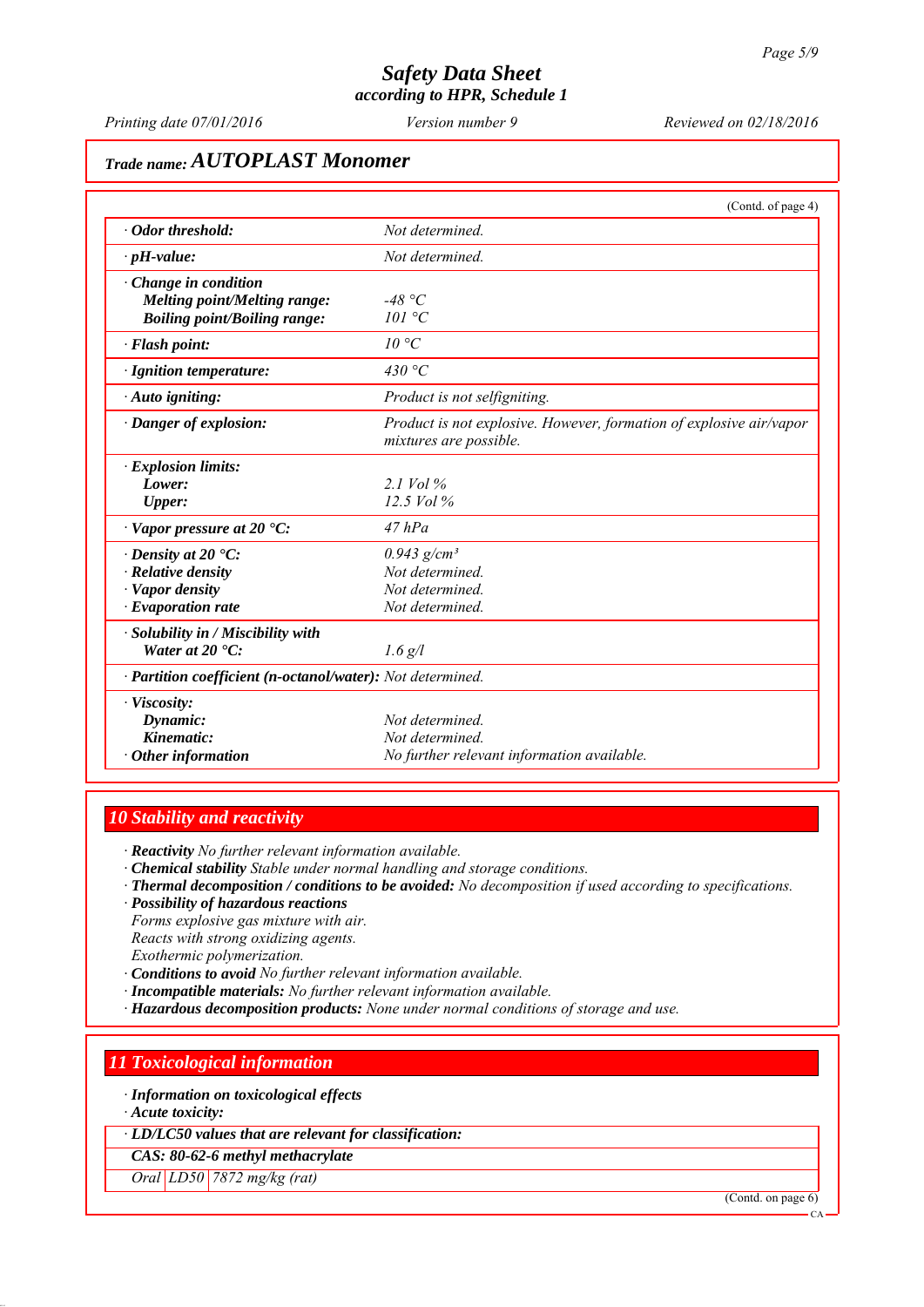*Printing date 07/01/2016 Reviewed on 02/18/2016 Version number 9*

## *Trade name: AUTOPLAST Monomer*

(Contd. of page 5)

- *∙ on the skin: Irritant to skin and mucous membranes.*
- *∙ Sensitization: Sensitization possible through skin contact.*
- *∙ Additional toxicological information: No further relevant information available.*

*∙ Carcinogenic categories*

*∙ IARC (International Agency for Research on Cancer)*

*CAS: 80-62-6 methyl methacrylate 3* 

#### *∙ NTP (National Toxicology Program)*

*None of the ingredients is listed.*

*∙ OSHA-Ca (Occupational Safety & Health Administration)*

*None of the ingredients is listed.*

#### *12 Ecological information*

#### *∙ Toxicity*

- *∙ Aquatic toxicity: No further relevant information available.*
- *∙ Persistence and degradability No further relevant information available.*
- *∙ Behavior in environmental systems:*
- *∙ Bioaccumulative potential No further relevant information available.*
- *∙ Mobility in soil No further relevant information available.*
- *∙ Additional ecological information:*
- *∙ General notes:*
- *Water hazard class 1 (Self-assessment): slightly hazardous for water*

*Do not allow undiluted product or large quantities of it to reach ground water, water course or sewage system.*

- *∙ Results of PBT and vPvB assessment*
- *∙ PBT: Not applicable.*
- *∙ vPvB: Not applicable.*
- *∙ Other adverse effects No further relevant information available.*

#### *13 Disposal considerations*

#### *∙ Waste treatment methods*

*∙ Recommendation:*

*Must not be disposed of together with household garbage. Do not allow product to reach sewage system. Take to an approved landfill or a waste incineration plant, under conditions approved by the local authority.*

*∙ Uncleaned packagings:*

*∙ Recommendation: Disposal must be made according to official regulations.*

| $\cdot$ UN-Number               |                                              |
|---------------------------------|----------------------------------------------|
| DOT, TDG, IMDG, IATA            | <i>UN1247</i>                                |
| $\cdot$ UN proper shipping name |                                              |
| $\cdot$ DOT                     | Methyl methacrylate monomer, stabilized      |
| $\cdot$ ADR/RID/ADN             | 1247 Methyl methacrylate monomer, stabilized |
| $\cdot$ IMDG, IATA              | METHYL METHACRYLATE MONOMER, STABILIZED      |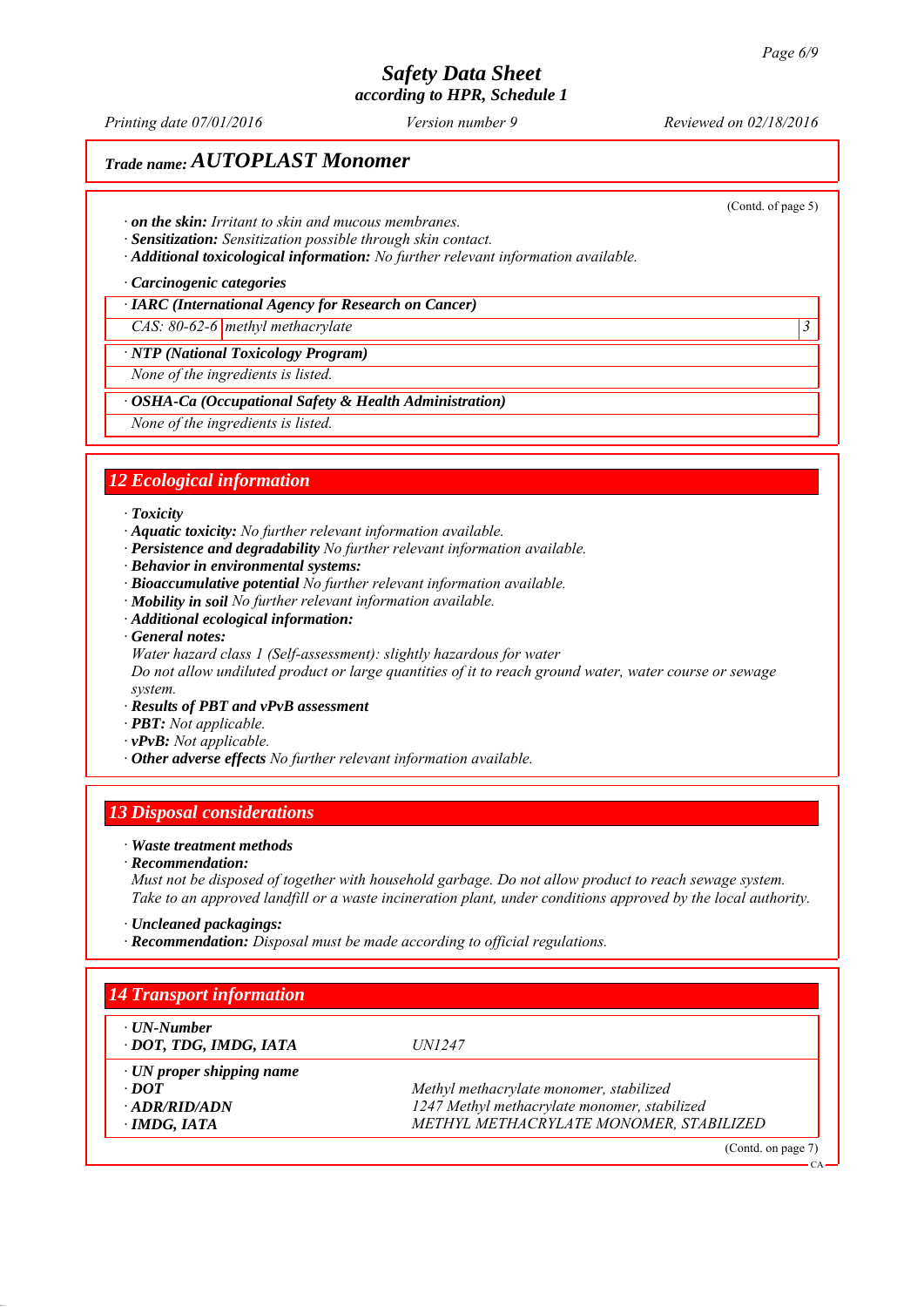*Printing date 07/01/2016 Reviewed on 02/18/2016 Version number 9*

# *Trade name: AUTOPLAST Monomer* (Contd. of page 6) *∙ Transport hazard class(es) ∙ DOT ∙ Class 3 Flammable liquids ∙ Label 3 ∙ TDG (Transport dangerous goods): ∙ Class 3 (F1) Flammable liquids ∙ Label 3 ∙ IMDG, IATA ∙ Class 3 Flammable liquids ∙ Label 3 ∙ Packing group ∙ DOT, TDG, IMDG, IATA II ∙ Environmental hazards: ∙ Marine pollutant: No ∙ Special precautions for user Warning: Flammable liquids ∙ Danger code (Kemler): 33 ∤ <i>EMS Number: ∙ Transport in bulk according to Annex II of MARPOL73/78 and the IBC Code Not applicable. ∙ Transport/Additional information: ∙ ADR/RID/ADN ∙ Excepted quantities (EQ) Code: E2 Maximum net quantity per inner packaging: 30 ml Maximum net quantity per outer packaging: 500 ml ∙ IMDG ∂ Limited quantities (LQ) 1L*<br>*∙ Excepted quantities (EO) Code: E2 ∤ <i>Excepted quantities (EQ) Maximum net quantity per inner packaging: 30 ml Maximum net quantity per outer packaging: 500 ml ∙ UN "Model Regulation": UN1247, Methyl methacrylate monomer, stabilized, 3, II* CA

(Contd. on page 8)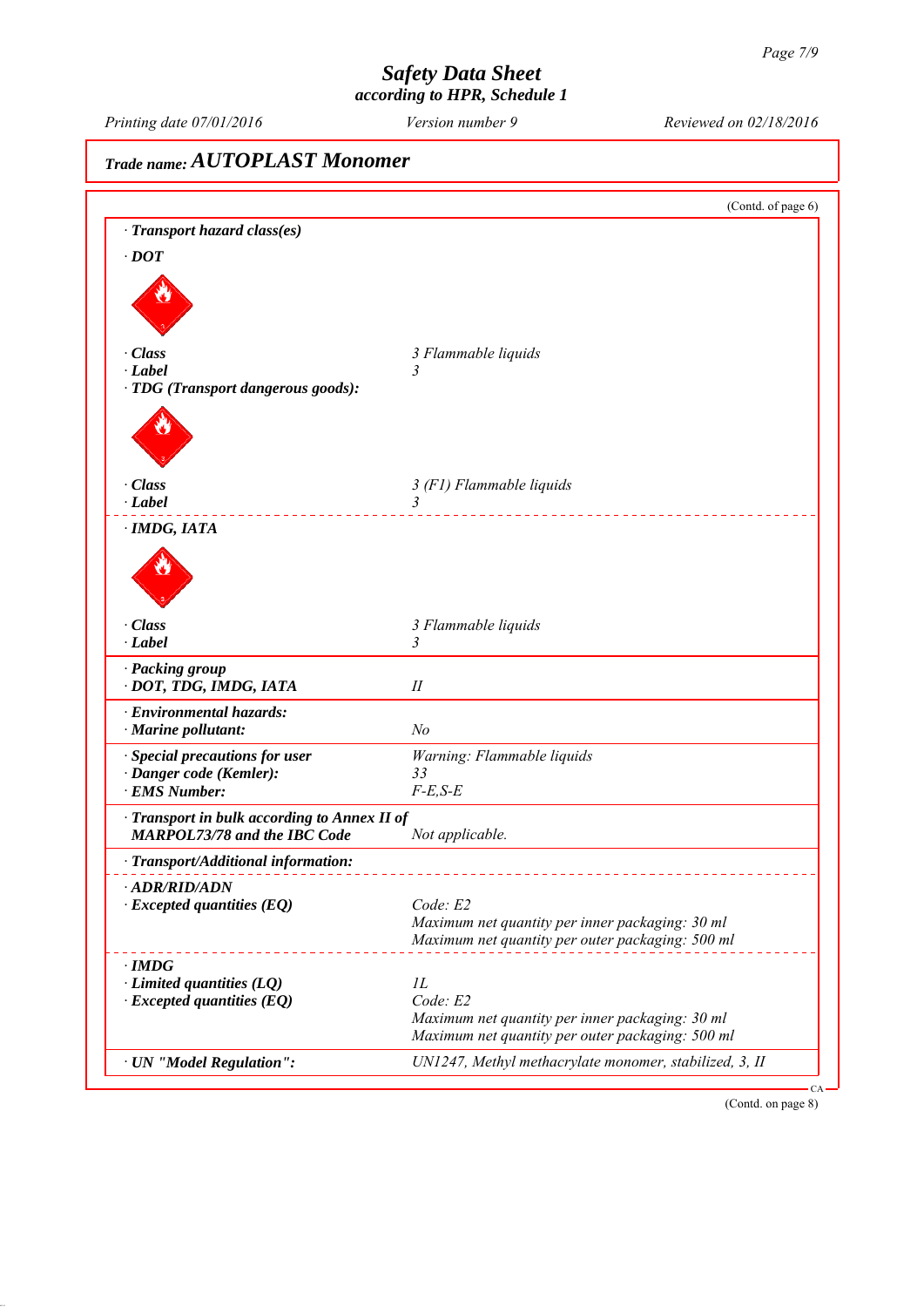*Printing date 07/01/2016 Reviewed on 02/18/2016 Version number 9*

### *Trade name: AUTOPLAST Monomer*

(Contd. of page 7)

#### *15 Regulatory information*

*∙ Safety, health and environmental regulations/legislation specific for the substance or mixture*

*∙ Sara*

*∙ Section 355 (extremely hazardous substances):*

*None of the ingredients is listed.*

*∙ Section 313 (Specific toxic chemical listings):*

*CAS: 80-62-6 methyl methacrylate*

*∙ TSCA (Toxic Substances Control Act):*

*All ingredients are listed.*

*∙ Proposition 65*

*∙ Chemicals known to cause cancer:*

*None of the ingredients is listed.*

*∙ Chemicals known to cause reproductive toxicity for females:*

*None of the ingredients is listed.*

*∙ Chemicals known to cause reproductive toxicity for males:*

*None of the ingredients is listed.*

*∙ Chemicals known to cause developmental toxicity:*

*None of the ingredients is listed.*

#### *∙ Carcinogenic categories*

*∙ EPA (Environmental Protection Agency)*

*CAS: 80-62-6 methyl methacrylate*  $NL$ 

*∙ TLV (Threshold Limit Value established by ACGIH)*

*CAS: 80-62-6 methyl methacrylate* A4<sup>4</sup>

*∙ NIOSH-Ca (National Institute for Occupational Safety and Health)*

*None of the ingredients is listed.*

*∙ GHS label elements*

*The product is classified and labeled according to the Globally Harmonized System (GHS).*

*∙ Hazard pictograms*



*∙ Signal word Danger*

*∙ Hazard-determining components of labeling: methyl methacrylate ethylene glycol dimethacrylate ∙ Hazard statements Highly flammable liquid and vapour. Causes skin irritation. May cause an allergic skin reaction. May cause respiratory irritation. ∙ Precautionary statements Keep away from heat, hot surfaces, sparks, open flames and other ignition sources. No smoking. Avoid breathing dust/fume/gas/mist/vapours/spray.*

*Do not get in eyes, on skin, or on clothing.*

(Contd. on page 9)